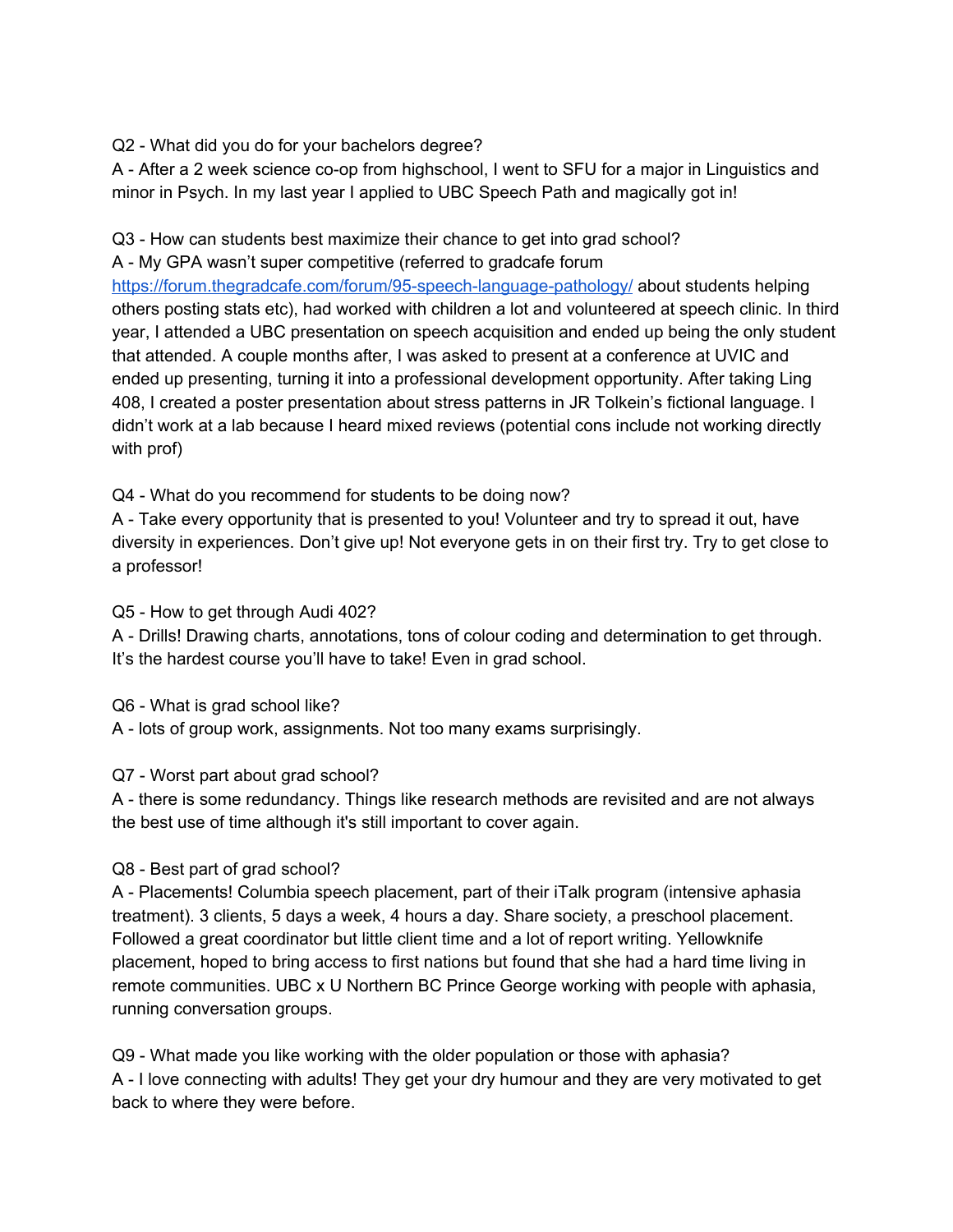### Q10 - Is it depressing to work with an aging population?

A - The fact that they know what they've lost and want to know where they want to be is incredible. Rewarding to watch their progress. Any population can be sad to work with (kids with traumatic accidents etc) but the important thing is to always improve or give tools to increase people's quality of life

Q11 - how do you manage your mental health and cope during grad school? A - I met my closest friends in grad school. Try to find time to relax and do your own thing or socialize. You need the time to recharge! Keep having fun even in the midst of it all.

Q12 - did you ever doubt your chances of getting in?

A - Yes. I did not pass the SAC exam on the first try. It felt terrible to know that I didn't make it and I had to study for another 6 months to take it in march while working my first job. I kept studying but you keep working on it!

# Q13 - (Viewer question) Can you explain the SAC?

A - It is the speech and audiology national organization that certifies you in order to practice. It covers everything from grad school in a multiple choice exam. If you don't pass the first time, you have two other opportunities to pass. If you don't pass the next two, you don't get to practice in canada. It is comprehensive and everyone needs to do it to be certified. But it seems like things are changing but I don't know how. I don't think SAC will be running it, it might be a third party that is putting it together.

Q14 - (Viewer question) How different are SLP and Audiologists in grad school? A - very different. You take many courses in the beginning together but they branch off and become very different. I'm not too familiar with audiologists.

# Q15 - (Viewer question) Which districts did you work for and how was it?

A - I worked for one in Okanagan and Surrey. It was difficult because it was my first job. School districts are hard because the public system is already so scrapped for resources. You have to be careful about not spreading yourself too thin. It was hard to keep track of the entire team that is involved. It was incredibly hard due to so many moving parts but it's not that bad now that I have more boundaries with myself. Tell yourself to just do the best that you can.

Q16 - (Viewer question) Does the UBC masters program focus more on biological topics or behavioural/clinical topics? or both?

A - there is less biology involved. Audi 402 is probably the heaviest physiological course you need to take. It's more foundational language development in grad school and some clinical topics like ASD and other things. It's more clinical topics than biological until you take dysphagia.